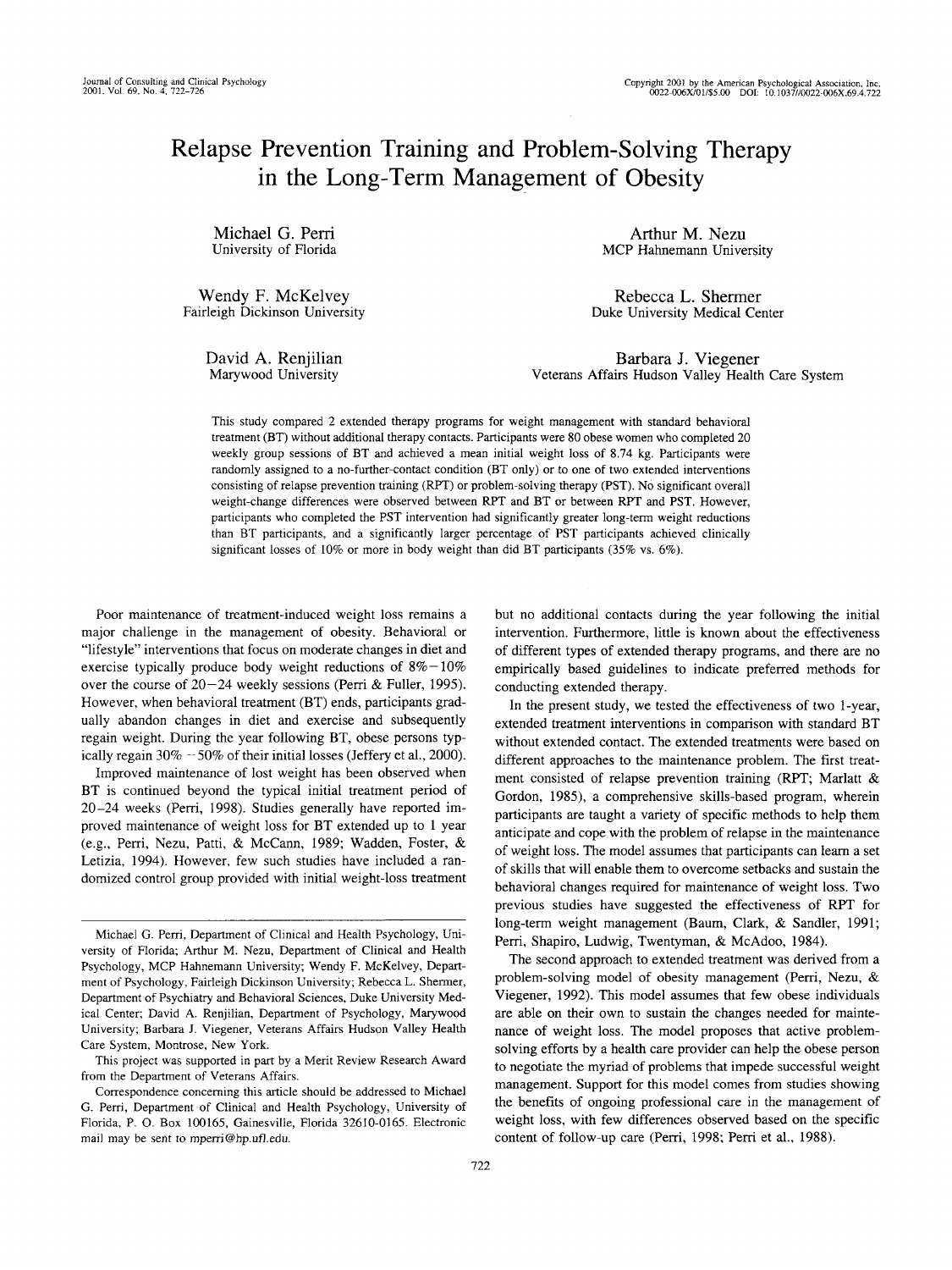Thus, we compared two different extended treatment interventions with standard BT. We hypothesized that 1 year after initial treatment both extended interventions would result in superior maintenance of weight-loss progress compared with standard BT alone. In addition, we were interested in determining whether there was a relative advantage of intensive, didactic training in a comprehensive range of relapse prevention skills compared with continued professional assistance in the form of therapist-led group problem solving.

#### Method

Newspaper advertisements were used to recruit adults who were  $21-60$ years of age, had a body mass index (BMI) of 27-40, were in good health, and had a physician's approval to participate in a diet-plus-exercise weightloss intervention. A total of 103 adults (93 women and 10 men) met these criteria and were assigned randomly to one of three conditions: (a) BT only, (b) BT plus RPT (RPT), or (c) BT plus problem-solving therapy (PST). Participants were randomized at baseline and were informed that in addition to an initial 5-month treatment program they would receive a program of care that would begin either in Month 6 (for the RPT and PST groups) or in Month 18 (for the BT group).

All participants received the same initial cognitive—behavioral weightloss intervention. Participants attended weekly 2-hr group sessions, with 11-14 members per group, for 20 weeks. There were two groups in the BT condition, three in the RPT condition, and three in the PST condition.

During the initial intervention, standard behavioral weight-management techniques were taught in a didactic fashion (e.g., self-monitoring, goal setting, stimulus control, etc.), and the participants were instructed to follow a low-calorie (i.e., 1,200 kcal per day for women), low-fat diet (i.e., 25% of total kcal per day). Participants were also instructed to complete a home-based walking program consisting of 30 min/day, 5 days/week. Treatment sessions were conducted by pairs of clinical psychology graduate students (counterbalanced by condition) who adhered to a written protocol. All group leaders had prior experience conducting BT of obesity.

During the year following initial treatment, the participants in the BT condition received no additional therapy contacts but were asked to return for follow-up assessments 6 and 12 months later. For the RPT and PST conditions, the groups of participants treated together during the initial phase remained intact for the extended intervention period (i.e., Months 6-17). In both the RPT and PST conditions, the participants were told that the goal of extended treatment was to assist them in maintaining the behavior changes necessary for continued progress in weight management. Participants were allowed to decide whether their goals during extended treatment included further weight loss or the maintenance of lost weight.

Following the initial treatment, RPT participants received a yearlong program of biweekly sessions. The format of the initial treatment program was maintained. At the outset of each session, the group leaders weighed the participants and reviewed their self-monitored eating and exercise diaries. The group leaders then conducted a psychoeducational training session based on 1 of 24 RPT modules designed to teach participants cognitive and behavioral skills for anticipating, avoiding, or coping with lapses in diet and exercise. The lesson plans were adapted from the work of Marlatt and Gordon (1985) and were modified for use in obesity management. Topics included (a) identifying personal high-risk situations for slips and lapses (five sessions); (b) practicing coping with actual high-risk situations, including in vivo practice at restaurants and at a party (three sessions); (c) using problem-solving techniques (six sessions); (d) training in cognitive-coping strategies, including the use of cognitive restructuring to deal with lapses (six sessions); and (e) planning for long-term prevention and a balanced lifestyle (four sessions). All sessions included RPT handouts and written behavioral homework assignments.

Participants in the PST condition also received a yearlong program of biweekly sessions. However, the format of these sessions differed from that

of the initial intervention. At the outset of each session, the group leaders weighed the participants and reviewed their self-monitored eating and exercise diaries. Next, the group members were asked to report eating- or exercise-related difficulties experienced during the interval since the previous session. The group leaders, in turn, led the participants in group problem solving with the goal of generating a solution plan for dealing with one of the problem situations described by a group member. The group leaders used the five-stage problem-solving model described by Perri et al. (1992) including (a) orientation (i.e., developing an appropriate coping perspective — "Problems are a normal part of managing your weight, but they can be dealt with effectively."); (b) definition (i.e., specifying the problem and goal behaviors— "What is the particular problem facing you right now? What is your goal in this situation?"); (c) generation of alternatives (i.e., brainstorming potential solutions— "The greater the range of possible solutions you consider, the greater your chances of developing an effective solution."); (d) decision making (i.e., anticipating the probable outcomes of different options— "What are the likely short- and long-term consequences of each of your options?"); and (e) implementation and evaluation (i.e., trying out a plan and evaluating its effectiveness—"What solution plan are you going to try and how will you know if it works?"). During the course of the PST program, the group leaders did not introduce any new lessons or training techniques, and the group members did not receive formal instruction or handouts on the use of problem-solving techniques.

Audiotape recordings were made of two extended treatment sessions (selected arbitrarily) for each of the six therapy groups in the RPT and PST conditions. The tapes were evaluated independently by two assessors (interrater  $r = .80$ ) who used a checklist of 10 key RPT and PST techniques to identify the presence or absence of those used in each session. This manipulation check showed minimal overlap between the PST and RPT conditions. Didactic training in relapse prevention skills was observed in 100% of the RPT sessions and 0% of the PST session. The use of problem-solving techniques was evident in 100% of PST sessions, and their use also occurred to some extent in 33% of the RPT sessions.

The primary outcome measure was change in body weight assessed over the course of 17 months. We assessed adherence to treatment strategies for changing diet and exercise behaviors with a self-report measure in which participants rated their adherence to nine key behavioral weightmanagement strategies (e.g., self-monitoring, stimulus control, etc.) on 7-point Likert scales, where 1 = *nonadherence* and 7 = *full adherence* (see Perri et al., 1989, for details).

#### **Results**

Preliminary analyses of variance (ANOVAs) showed that participants in the three conditions did not differ significantly in baseline measures of age, weight, height, BMI, or years of education. Of the 103 participants who began the behavioral treatment, 88 completed the 5-month program, yielding an initial treatment completion rate of 85%. At the conclusion of initial treatment, the small number of male participants was unevenly distributed across conditions, and the data from these participants  $(n = 8)$  were excluded from further analysis. Thus, the study sample consisted of 80 women who had mean initial weight loss of 8.74 kg *(SD =* 4.79). The baseline characteristics and initial treatment results for these 80 participants are presented in Table 1.

We considered participants in the extended therapy conditions dropouts if they voluntarily withdrew from the program or if they attended fewer than two sessions during Months 12-17. The rates of attrition in the yearlong extended programs were equivalent (29% and 34% for RPT and PST, respectively) as were the rates of attendance (including dropouts,  $Ms = 58\%$  and 57%; excluding dropouts,  $Ms = 76\%$  and 72% for PRT and PST, respectively). At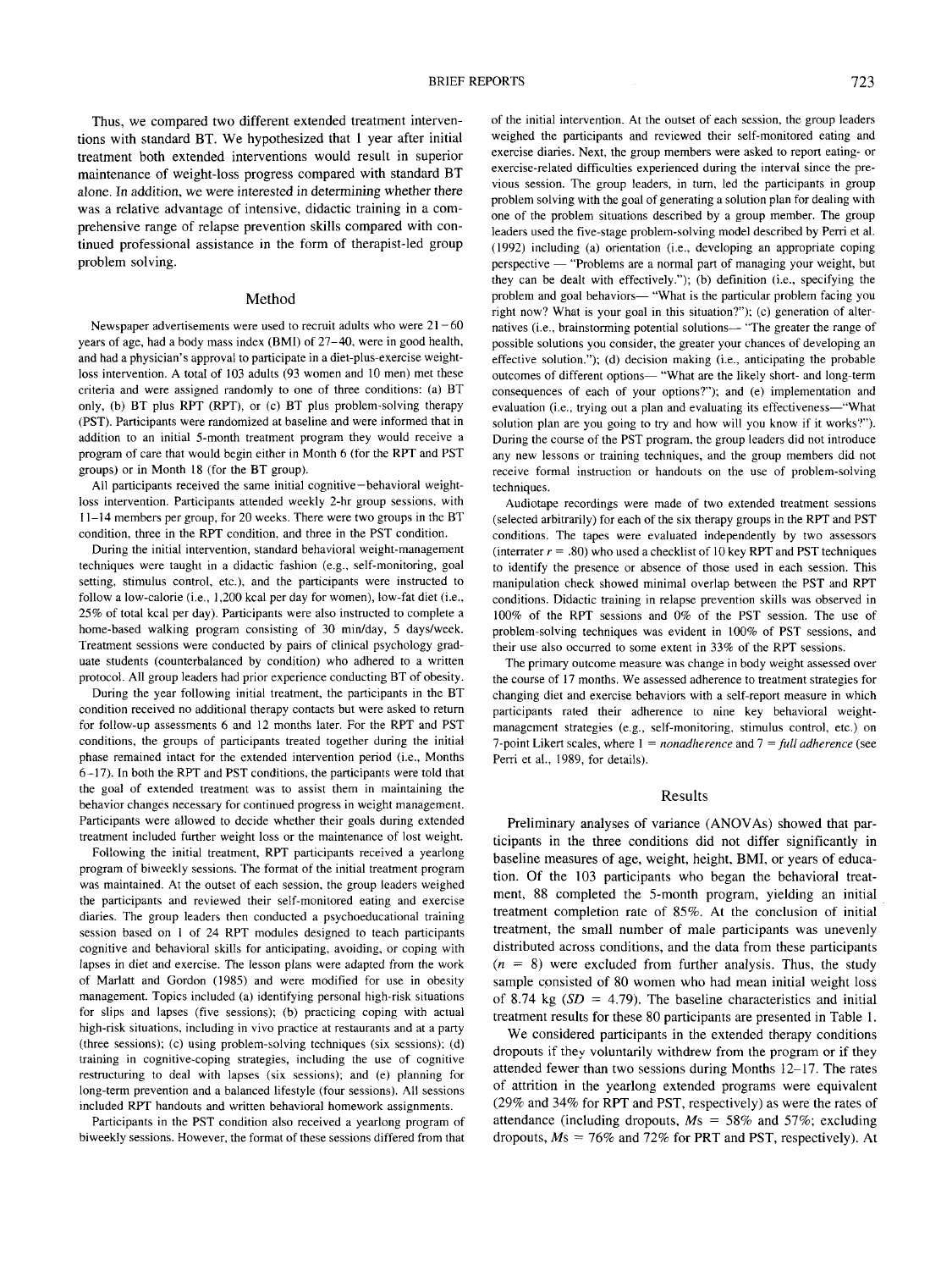|                           | Condition     |       |                |       |                       |       |  |
|---------------------------|---------------|-------|----------------|-------|-----------------------|-------|--|
|                           | BT $(n = 18)$ |       | RPT $(n = 28)$ |       | <b>PST</b> $(n = 34)$ |       |  |
| Variable                  | M             | SD    | M              | SD    | M                     | SD    |  |
| Baseline characteristic   |               |       |                |       |                       |       |  |
| Age (years)               | 45.23         | 10.08 | 49.17          | 7.21  | 45.36                 | 9.33  |  |
| Education (years)         | 13.13         | 1.93  | 14.00          | 1.63  | 14.50                 | 2.06  |  |
| Height $(m)$              | 1.62          | 0.06  | 1.66           | 0.06  | 1.65                  | 0.06  |  |
| Weight (kg)               | 94.67         | 11.35 | 96.95          | 13.69 | 97.96                 | 16.01 |  |
| Body mass index $(kg/m2)$ | 36.37         | 4.70  | 35.00          | 3.96  | 36.10                 | 4.93  |  |
| Initial treatment result  |               |       |                |       |                       |       |  |
| Weight change (kg)        | $-8.87$       | 4.77  | $-9.09$        | 4.97  | $-8.42$               | 4.70  |  |
| Body weight change $(\%)$ | $-9.54$       | 5.06  | $-9.56$        | 5.51  | $-8.71$               | 4.88  |  |
| Session attendance (%)    | 91.11         | 9.59  | 91.67          | 9.76  | 89.00                 | 7.73  |  |

Table 1 *Baseline Characteristics and Initial Treatment Results for Participants Who Completed Initial Behavioral Treatment*

*Note.*  $BT =$  behavioral treatment;  $RPT =$  relapse prevention training;  $PST =$  problem-solving therapy.

the final assessment, weights were obtained on 83%, 71% and 66% of the participants in the BT, RPT, and PST conditions, respectively.

We conducted analyses of the weight-change data separately for completers and for the total sample. In the completers analysis, we excluded the 22 people who dropped out or did not complete the final assessment. In the total sample analysis, we included all 80 participants who were available at the conclusion of initial treatment. A comparison of completers versus noncompleters (i.e., those who dropped out or did not complete the final assessment) showed equivalent attendance during initial treatment ( $M_s = 86\%$ ) vs. 93%,  $p = .502$ ) but poorer attendance by the noncompleters during the extended treatment ( $Ms = 33\%$  vs. 73%,  $p = .0001$ ). In addition, the noncompleters had higher initial body weights ( $Ms =$ 103.2 kg vs. 94.4 kg,  $p = .012$ ) and nonsignificantly smaller reductions in percentage of body weight during initial treatment  $(Ms = 8\% \text{ vs. } 10\%, p = .163)$  than did the completers.

Table 2 presents weight-change data for the completers. The data set was subjected to a 3 (conditions)  $\times$  3 (time periods) general linear model repeated measures multivariate analysis of variance (MANOVA). The results indicated a significant Condition  $\times$  Time interaction effect, Wilks's  $\lambda$  = .678, F(4,  $108$ ) = 5.77,  $p = .001$ . Subsequent univariate ANOVAs and post hoc analyses (linear contrasts with Bonferroni corrections for three between-groups comparisons with alpha set at .05; *SPSS for Windows,* 1999) indicated that the PST condition showed better maintenance of lost weight compared with the BT group from Months 5-11 *(p =* .004) and compared with the RPT group from Months 11-17 ( $p = .013$ ). Moreover, the PST condition demonstrated a significantly greater total net loss from baseline to Month 17 compared with the BT group ( $p = .019$ ).

In examining weight changes for the total sample, we categorized participants in each condition according to percentage change in body weight (from baseline) at the final assessment (see Table 3). We used the conservative approach of assuming no change from baseline for participants who dropped out of treatment or failed to complete the final assessment. Because a 10% reduction in body weight is recognized as a clinically significant change (National Heart, Lung, and Blood Institute, 1998), we examined whether a higher percentage of participants in either of the extended treatments achieved clinically significant losses compared with the BT condition (see Kendall, 1999). The results showed that a larger percentage of PST participants achieved clinically significant losses than did BT participants, 35% vs. 6%,  $\chi^2$  (1, *N* = 52) = 5.56, *p* = .025, but the differences between the RPT and BT groups (21% vs. 6%) and between the PST and RPT

| anie |  |
|------|--|
|------|--|

|  |  |  |  |  |  | Mean Net Weight Changes (in Kilograms) by Conditions Over Time for Completers |  |  |  |  |  |  |  |
|--|--|--|--|--|--|-------------------------------------------------------------------------------|--|--|--|--|--|--|--|
|--|--|--|--|--|--|-------------------------------------------------------------------------------|--|--|--|--|--|--|--|

|                   |                   |      |                | Condition |                       |      |
|-------------------|-------------------|------|----------------|-----------|-----------------------|------|
| Time period       | $BT (n = 15)$     |      | RPT $(n = 20)$ |           | <b>PST</b> $(n = 23)$ |      |
|                   | M                 | SD   | м              | SD        | M                     | SD   |
| Baseline-Month 5  | $-9.54$           | 4.94 | $-8.41$        | 4.55      | $-9.28$               | 5.21 |
| Month 5–Month 11  | $2.92_a$          | 4.76 | $-0.97$        | 3.89      | $-2.05b$              | 3.75 |
| Month 11–Month 17 | 2.47 <sub>a</sub> | 3.91 | 3.53.          | 2.96      | 0.54 <sub>b</sub>     | 3.14 |
| Baseline-Month 17 | $-4.14$           | 4.86 | $-5.85$        | 6.39      | $-10.82$              | 8.65 |

*Note.* Means with different subscripts indicate significant between-groups differences *(ps <* .05 with Bonferroni corrections).  $BT =$  behavioral treatment;  $RPT =$  relapse prevention training;  $PST =$  problem-solving therapy.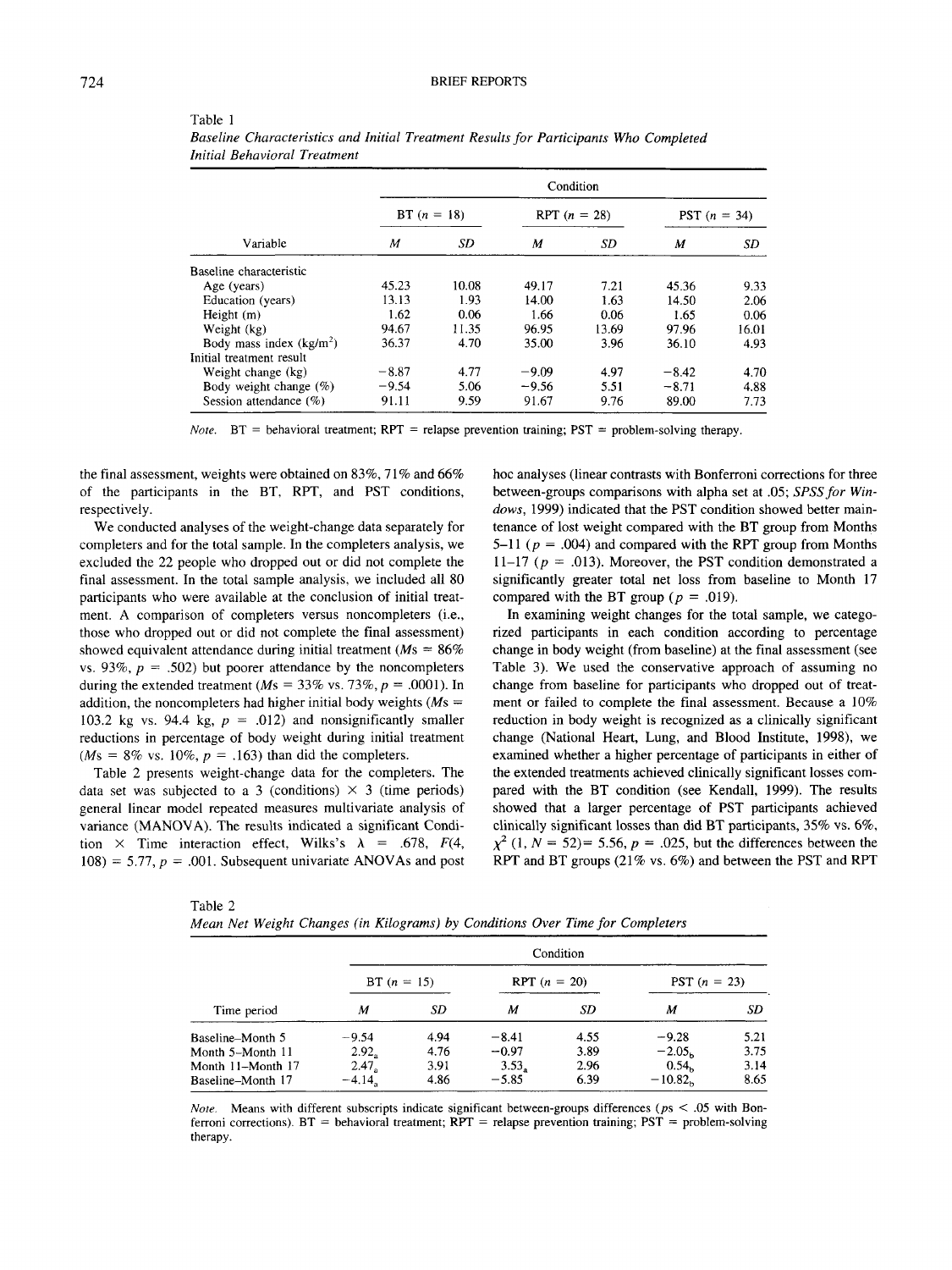groups (35% vs. 21%) were not statistically significant *(ps >*  $.10$ ).<sup>1</sup>

The adherence data from the completers were subjected to a repeated measures MANOVA. The results showed a significant Condition  $\times$  Time interaction effect, Wilks's  $\lambda$  = .702, F(4, 108) = 5.23,  $p = .001$  (see Table 4). Subsequent univariate tests and post hoc comparisons with Bonferroni corrections indicated that the PST group demonstrated significantly better adherence to behavioral weight management strategies than the BT group did from Months 5-11 *(p =* .043) and from Months 11-17 *(p* = .041).

Last, we examined whether the effect of treatment conditions on long-term weight loss (i.e., Month 17) was mediated by adherence (i.e., sum of adherence scores at Months 5, 11, and 17) by testing a general linear model ANOVA with and without adherence entered as a covariate. In the analysis without the entry of adherence as a covariate, the effect of treatment conditions on weight loss was significant  $(p = .01)$ . In the analysis with adherence entered first, the results showed a significant effect for adherence *(p =* .045) but only a marginally significant effect for conditions *(p =* .059). Although the amount of variance accounted for by adherence was modest ( $\eta^2$ = .072), these findings indicate that the effect of treatment conditions on weight loss was partially mediated by adherence to behavioral strategies.

### Discussion

An extended treatment intervention based on a problem-solving model of obesity management demonstrated significantly better long-term maintenance of lost weight than standard BT. One year after completion of the initial weight-loss treatment, on average, participants who completed PST maintained their entire initial loss, whereas participants in the BT group without extended care regained more than half of their initial reductions. Furthermore, a significantly larger percentage of PST participants (35%) obtained clinically significant weight reductions than did BT participants  $(6%)$ 

The results also showed that the overall difference in long-term outcome between the PST and RPT conditions was not significant. However, although the PST group demonstrated a statistically and clinically significant better outcome than the BT group, there was no detectable benefit for RPT compared with BT. In contrast to some of our earlier findings (e.g., Perri et al., 1988), this latter

## Table 3

*Classification of Participants According to Categories of Change in Body Weight From Baseline to Final Follow-Up*

|                       | Condition |      |     |      |     |      |  |  |  |
|-----------------------|-----------|------|-----|------|-----|------|--|--|--|
|                       |           | BТ   | RPT |      | PST |      |  |  |  |
| Category of change    | п         | %    | n   | %    | n   | %    |  |  |  |
| Lost 10.0% or greater |           | 5.6  | 6   | 21.4 | 12  | 35.3 |  |  |  |
| Lost 5.0%–9.9%        | 6         | 33.3 | 6   | 21.4 | 6   | 17.6 |  |  |  |
| Lost 0.0%–4.9%        | 9         | 50.0 | 12  | 42.9 | 13  | 38.2 |  |  |  |
| Gained weight         | 2         | 11.1 | 4   | 14.3 | 3   | 8.8  |  |  |  |

*Note.*  $BT =$  behavioral treatment;  $RPT =$  relapse prevention training;  $PST =$  problem-solving therapy.

# Table 4

| Mean Adherence Scores for Completers by Condition at |  |  |  |
|------------------------------------------------------|--|--|--|
| Months 5, $11$ , and $17$                            |  |  |  |

| BT $(n = 15)$        |        |       |       | <b>PST</b> $(n = 23)$                |                    |
|----------------------|--------|-------|-------|--------------------------------------|--------------------|
| М                    | SD     | м     | SD    | м                                    | SD                 |
| 53.80                | 7.61   | 48.70 | 4.81  | 52.48                                | 8.01               |
| $36.20$ <sub>2</sub> | 13.91  | 42.25 | 11.41 | 45.78 <sub>b</sub>                   | 9.53<br>10.35      |
|                      | 29.07. | 10.14 | 34.00 | Condition<br>RPT $(n = 20)$<br>13.39 | 38.74 <sub>b</sub> |

*Note.* Means with different subscripts indicate significant betweengroups differences ( $ps < .05$  with Bonferroni corrections).  $BT =$  behavioral treatment;  $RPT$  = relapse prevention training;  $PST$  = problemsolving therapy.

result suggests that extended professional contact alone may not be sufficient to improve long-term weight management.

Because only one of the extended programs demonstrated better outcome than standard treatment, it is worth considering the similarities and differences between extended interventions. Both included equivalent amounts of professional contact, both addressed the problem of how to maintain long-term success in weight management, and both included some variation of problem solving. Moreover, participants responded to the two extended treatments in a similar manner in terms of attendance and attrition. Nonetheless, the interventions also differed in several important ways. RPT included didactic presentations aimed at training participants in a wide range of specific cognitive and behavioral skills. In contrast, PST included no didactic presentations but rather focused solely on therapist-led efforts to help participants as a group generate solutions to weight-related problems experienced by individual group members.

With exposure to a wide range of techniques, RPT participants may not have had sufficient opportunity to develop mastery of particular skills. In contrast, PST participants (who did not receive training in new skills) showed better long-term adherence to the behavioral strategies taught in initial treatment than did the BT participants. This finding is noteworthy in light of the results showing that long-term success was partially mediated by adherence to the BT strategies.

The delivery of RPT as a standardized didactic program with biweekly learning modules may have also diminished its potential effectiveness. RPT may have a greater impact when applied as an individualized therapy based on a contemporaneous assessment of specific problem circumstances, the client's level of skill, and the likelihood that the client will apply the skill in the problem situation (Marlatt & George, 1998). In the present study, there was a greater opportunity for such an assessment to occur in the therapist-led PST condition than in the RPT condition. The format of PST represented a change from the didactic approach of initial

<sup>&</sup>lt;sup>1</sup> We also completed an "intent-to-treat" analysis for net weight loss at final assessment, assuming no change from baseline for the noncompleters. This analysis showed a pattern of between-groups results similar to that shown by the analysis of weight changes for the completers, *F(2,*  $76) = 4.39, p = .016.$